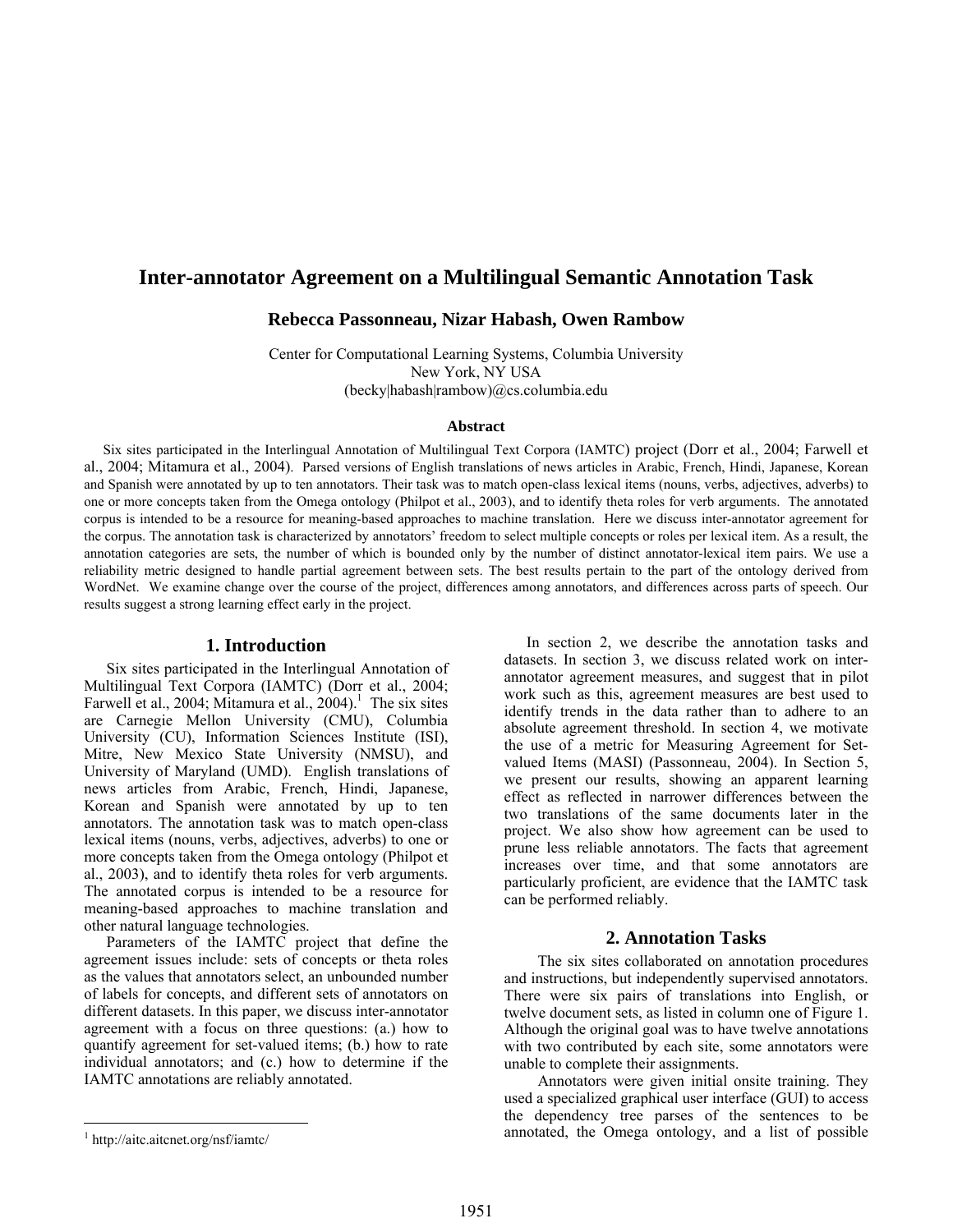theta roles. The Omega ontology combined two preexisting ontologies, WordNet (Fellbaum, 1996), and Ontosem/Mikrokosmos (Nirenburg et al., 1996). The first task was to select one or more concepts for each lexical node in a dependency parse. The second task was to assign theta roles to those nodes that had grammatical roles associated with them.

The upper table of Figure 1 shows the two English translations for one of the Hindi sentences. We show the dependency parse of the second sentence, but for simplicity of presentation, nodes from the parse are presented in tabular form rather than as a tree. The portion of the table bordered by a double line (columns 5, 6, and 7) shows the annotation choices made by annotator 2 (H2E2), one of the annotators who rated highest according to a ranking method we describe in Section 5. Note that symbols like "|", " $\lt$ ", "\$" and "-" in the concept columns are part of the spelling of a single concept "name." Where there are entries on two lines within a concept column, the annotator chose two concepts, e.g., |rate| and |pace>beat| for the lexical item *rate*. The special concept | DummyConcept | is used to indicate that no proper concept was found in the ontology. The presence of "none" in the theta role column indicates the annotator decided none of the theta roles applied. The presence of "---" in any entry indicates the annotator made no selection, and this was an option for concepts or theta roles. All nodes were included in the computation of inter-annotator reliability, including those where annotators made no selection.

## **3. Background and Related Work**

The use of datasets annotated by humans as training data for machine learning tools has accelerated the concern in computational linguistics for assessing the reliability of annotated data. As noted by Di Eugenio (2000) and Di Eugenio & Glass (2004) there has been an unfortunate tendency towards a cookbook approach in assessing reliability, meaning the assumption that there should be a single best metric, and an absolute threshold value that should be achieved, independent of the goals and constraints particular to each annotation project.

Inter-annotator reliability metrics can support other types of inference besides evidence for or against the reliability of the data for a particular purpose. In the data presented here, we use reliability metrics in a contrastive manner, to identify subsets of the data that are more or less reliable. We find, unsurprisingly, that some annotators are more consistently reliable than others, that some datasets were coded more reliably than others, and that different subtasks had greater reliability.

## **3.1. Choice of Metric**

Typically, annotations are assessed by arranging the data in an **i** by **j** matrix of the observed annotation choices, where the **i** rows represent the **i** coders, the **j**  columns represent the **j** units being coded, and each cell **(i,j)** contains the **kth** value (or category) that the ith coder chose for the **j**th unit. Thus each cell represents the decision made for a single item. In the case of the IAMTC data, as with many recent annotation efforts, the decision can have multiple parts.

The observed proportions of each of the **k** values are used to calculate the cell values that would be given by a chance distribution. A single probability distribution can be used for all coders, as in Siegel & Castellan's K (1988) or Krippendorff's Alpha (1980), or a separate one can be used for each coder, as in Cohen's Kappa (1960). As noted by Di Eugenio & Glass (2004), the choice of metric, and how to interpret the results, should depend on issues such as whether the annotations are skewed towards a small set of values (prevalence in the data), or whether coders make very different selections (bias in the data). Here we will use Krippendorff's Alpha because it allows for a distance metric to scale differences in a pair of values in an agreement matrix (cf. Passonneau 2004, 2006; Passonneau et al., 2005). As illustrated in the next section, whether coders agree or disagree is not always a binary question. This is particularly true when annotators are asked to make a decision with multiple components.

Artstein & Poesio (2005) indirectly suggest that since a reliability metric is simply a measure of association, there is no reason to be wedded to a single representation method, such as the type of matrix just described, or to a single metric. They propose a reliability metric that combines the probability estimation of (Cohen, 1960) with the type of distance metric proposed by (Passonneau 2004). In addition, they review entirely distinct approaches, such as the latent class analysis methods used by (Uebersax, 1988; Bruce & Weibe, 1998). The more the annotation task differs from the conventional model, the more necessary it may be to select or invent alternative metrics. Thus (Rosenberg & Binkowski, 2004) propose an augmented Kappa metric for a task in which coders were allowed to make a primary selection, and a secondary selection.

## **3.2. Interpreting Agreement**

The agreement metrics discussed in the preceding section take on values ranging from one to very close to minus one. Values of zero represent no deviation from chance distribution. The closer the value is to one, the more support there is to conclude that similarities or differences across annotations are not due to accident.

Despite Krippendorff's advice to consider the cost of disagreements when interpreting results, advice which has been repeated and expanded upon by Di Eugenio & Glass (2004), there is still a tendency to rely on the 0.67 threshold suggested by Krippendorff. Ironically, Krippendorff offered the threshold of 0.67 only to exemplify the complexity of the issues, in the context of arguing against "ad hoc" standards, and against applying standards across the board. He was referring to a set of studies in which 0.67 was used to report phenomena supporting "cautious conclusions", and 0.8 for solid results. In significance tests of correlations using variables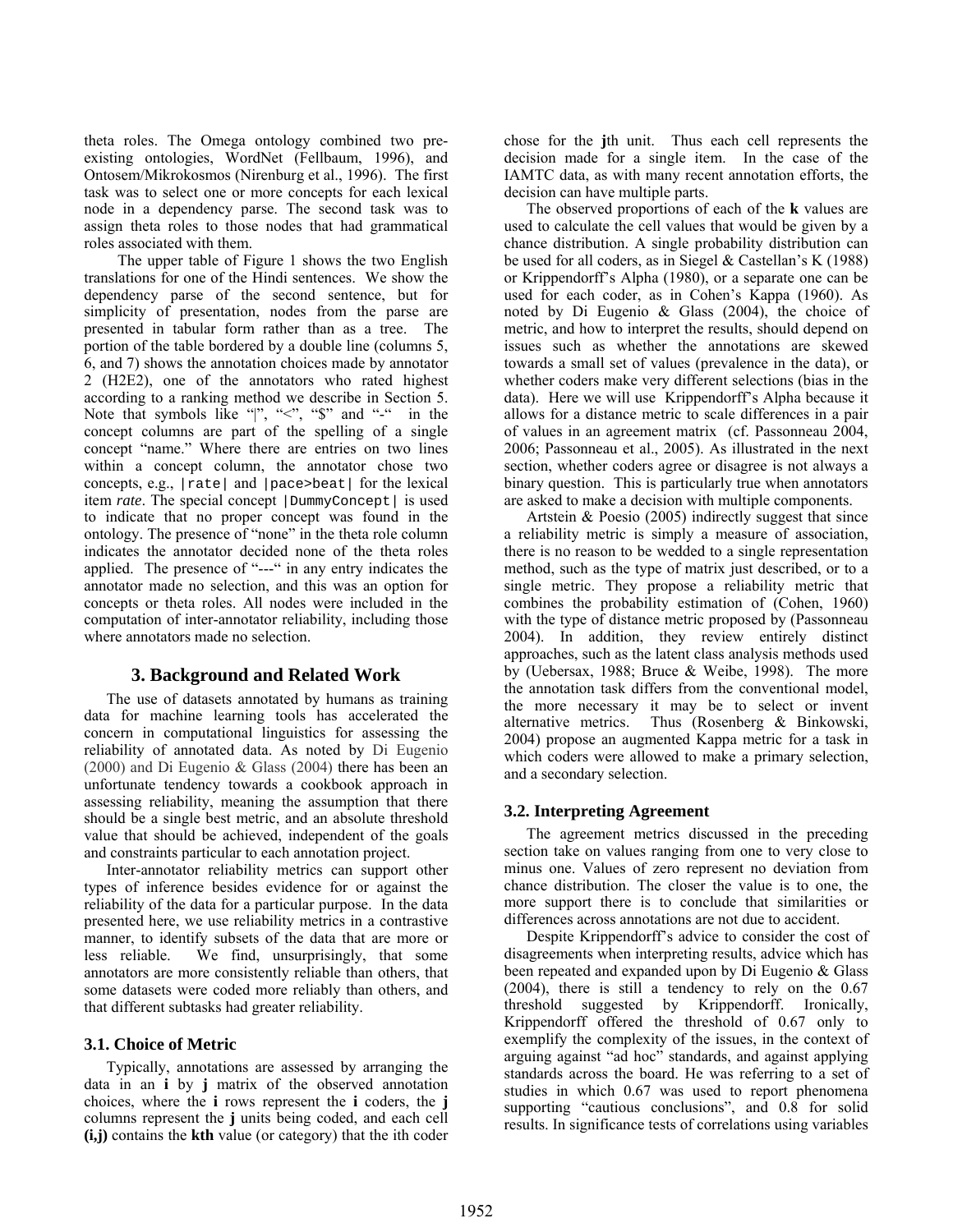from the same data, significance was rarely achieved for variables with agreements of less than 0.70. However, he pointed out that this will not be the case in all datasets: "some content analyses are very robust in the sense that unreliabilities become hardly noticeable in the result."

For the question of how reliable is reliable enough, Krippendorff says "there is no set answer" (p. 146). As with statistical inference in general, it depends on the uses the data will be put to. If there is no single use, which is the intended situation for the IAMTC data, there is no single answer. In a study of data from the 2005 Document Understanding Conference (Passonneau et al., 2005), we point out that datasets for computational linguistic applications are often assembled independent of a specific application, or are intended for multiple applications. As a consequence, it is necessary to resort to general criteria, such as those proposed by Krippendorff, to *begin* addressing the question of whether annotations are reliable. But the reliability analysis should not stop there.

 In (Passonneau et al., 2005), we faced a situation more parallel to the one that gave rise to Krippendorff's 0.67 threshold. We presented inter-annotator reliability results on pairs of annotators for a sample of semantic annotations of machine generated summaries that were evaluated against summarization models we refer to as pyramids. Because the annotated data was used to score the peer summaries, we had an independent *cost* measure, consisting of the correlation of scores of the same summaries from different peer annotations. While reliability measures met the 0.67 threshold, the major finding pertained to the relationship between the reliability scores and the statistical significance of the score correlations. Scores were very highly correlated, indicating that the reliability was more than sufficient to engender confidence in the scores. This is precisely the type of cost analysis Krippendorff was referring to, and that we cannot do for the IAMTC data.

### **4. Measuring Agreement on Set-valued Items**

As explained above, annotators were allowed to select multiple concepts or roles if a single selection seemed insufficient. Table 2 shows an example of a token of the lexical item "*cost*" that was assigned WordNet concepts by nine annotators. Five annotators selected a singleton set, one selected a superset with two members, and three selected a larger superset with three members.

As discussed in (Passonneau, 2004; Passonneau et al., 2005), Krippendorff's α (1980) allows a weighted comparison of values that can be adapted to count the three values in our example as partly alike, rather than wholly dissimilar. For very large samples, Alpha is quivalent to Scott's (1955) pi; it corrects for small sample sizes; and generalizes to many scales.

The formula for Alpha, given m coders and r units, is:

$$
\alpha = 1 - \frac{rm - 1}{m} \frac{\sum_i \sum_b \sum_{c \geq b} n_{b} n_{c} \delta_{bc}}{\sum_b \sum_c n_{b} n_{c} \delta_{bc}}
$$

The numerator is a summation over the product of counts of values b and c, for all pairs of values, times the distance metric δ, within rows. For categorical scales, because Alpha measures disagreements,  $\delta$  is 0 when b=c, and 1 when  $b \neq c$ . The denominator is a summation of agreements and disagreements within columns.

| Number of annotators | WordNet Concepts selected         |  |
|----------------------|-----------------------------------|--|
|                      | <b>COST</b>                       |  |
|                      | <b>COST, MONETARY VALUE</b>       |  |
|                      | COST, MONETARY VALUE,             |  |
|                      | <b>TOLL<value< b=""></value<></b> |  |

#### **Table 1. Partial annotation of a lexical item "cost"**

For set-valued scales, we use MASI for the distance metric  $\delta$ . It is equal to 1- $J_{bc}$ <sup>\*</sup>M<sub>bc.</sub>, and ranges from 1 to 0. Briefly, J is the Jaccard (1908) metric for comparing two sets: a ratio of the cardinality of the intersection of two sets to their union. M is a four-point scale that takes on the value 1 when two sets are identical, 2/3 when one is a subset of the other, 1/3 when the intersection and both set differences are non-null, and 0 when the sets are disjoint. See the companion paper (Passonneau et al., 2006) in this proceedings for the motivation behind this scale. MASI becomes closer to 1 as two sets have more members in common and are more nearly equal in size.

| WordNet             |                        |                      |                            |  |  |
|---------------------|------------------------|----------------------|----------------------------|--|--|
| DocSet              | #annotators<br>minus 1 | $#$ lexical<br>nodes | Alpha/MASI<br>(pair delta) |  |  |
| Arabic1             | 6                      | 80                   | $.66(-0.15)$               |  |  |
| Arabic2             | 9                      | 97                   | .51                        |  |  |
| Korean1             | 9                      | 112                  | $.50(-0.15)$               |  |  |
| Korean <sub>2</sub> | 9                      | 92                   | .45                        |  |  |
| Japanese1           | 9                      | 111                  | .66(0.00)                  |  |  |
| Japanese2           | 9                      | 117                  | .66                        |  |  |
| Spanish1            | 8                      | 116                  | .60(0.01)                  |  |  |
| Spanish2            | 8                      | 124                  | .61                        |  |  |
| French1             | 9                      | 130                  | $.54(-0.05)$               |  |  |
| French <sub>2</sub> | 9                      | 136                  | .49                        |  |  |
| Hindi1              | 8                      | 77                   | $.61(-0.02)$               |  |  |
| Hindi <sub>2</sub>  | 8                      | 76                   | .63                        |  |  |
| Mean                |                        |                      | .58                        |  |  |

**Table 2. Alpha values using the MASI distance metric for WordNet concept annotations. For each dataset, the worst annotator was eliminated.** 

#### **5. Results**

#### **5.1. Interannotator Agreement**

We present overall inter-annotator results for the WordNet portion of the Omega ontology in Table 1, for Mikrokosmos in Table 2, and for theta roles in Table 3. Because different sets of annotators were involved in each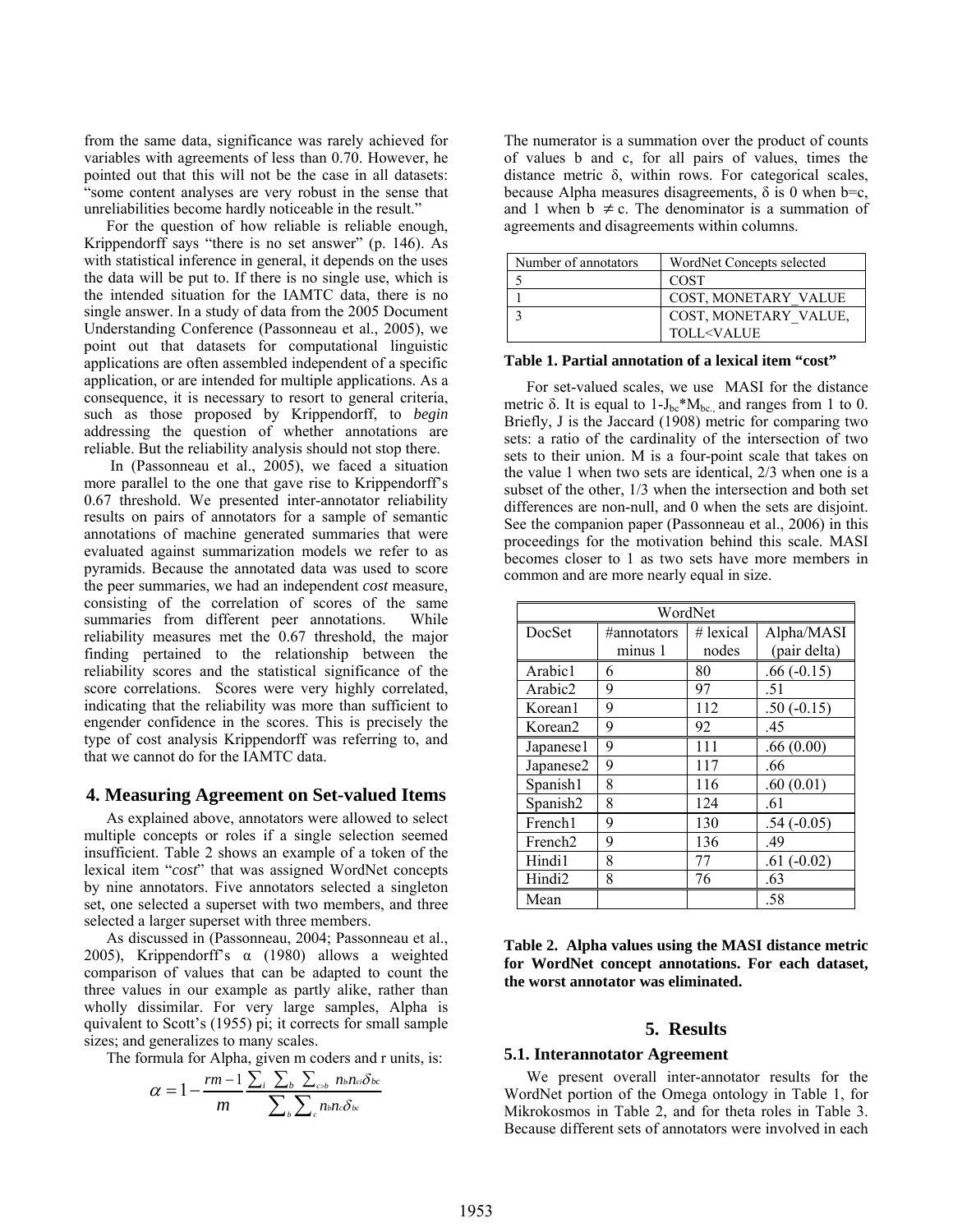dataset, the tables list results separately for each dataset (paired translations from Arabic, French, Hindi, Japanese, Korean, Spanish). The number of annotators is shown in column two, but not the identity. The nine annotators who coded French2, for example, are not the same as the nine coders for Arabic2. Column 3 gives the number of lexical nodes, which is a rough measure of the relative scope of the task across document sets. Finally, the double lines separate document sets that were annotated earlier versus later.

Among the eleven annotators across all sites, one was relatively uncooperative, often failing to complete the task, and another had much more difficulty than the remainder. Table 1 presents inter-annotator agreement for each of twelve datasets, and the mean of .58. In all cases, we dropped the coder with the lowest average pairwise reliability, largely because we found that this coincided with failure to complete a large portion of the document set. (The mean reliability for all coders on all document sets was .49.)

| Mikrokosmos         |             |             |              |  |  |
|---------------------|-------------|-------------|--------------|--|--|
| DocSet              | #annotators | $#$ lexical | Alpha/MASI   |  |  |
|                     | minus 1     | nodes       | (pair delta) |  |  |
| Arabic1             | 6           | 80          | $.30(-.01)$  |  |  |
| Arabic2             | 9           | 97          | .29          |  |  |
| Korean1             | 9           | 112         | $.40(-.09)$  |  |  |
| Korean <sub>2</sub> | 9           | 92          | .31          |  |  |
| Japanese1           | 9           | 111         | .48(0.00)    |  |  |
| Japanese2           | 9           | 117         | .48          |  |  |
| Spanish1            | 8           | 116         | .35(0.04)    |  |  |
| Spanish2            | 8           | 124         | .39          |  |  |
| French1             | 9           | 130         | .28(0.02)    |  |  |
| French <sub>2</sub> | 9           | 136         | .20          |  |  |
| Hindi1              | 8           | 77          | .39(0.00)    |  |  |
| Hindi <sub>2</sub>  | 8           | 76          | .39          |  |  |
| Mean                |             |             | .36          |  |  |

### **Table 3. Alpha values using the MASI distance metric for Mikrokosmos concept annotations on each document set. For each dataset, the worst annotator was eliminated.**

Agreement values in Table 1 are almost always .5 or above, which means that annotator responses are halfway between chance and perfect agreement or better. The number in parentheses after the reliability score for the first of each translation pair indicates the difference in reliability between different translations of the same source documents. Given that translations semantically very close, it is surprising to see such large deltas for the first phase of the project (Arabic, Korean). This delta almost disappears for all subsequent pairs of translations. We speculate that during the first phase of the project, annotators were still learning the task, the ontology, and the GUI.

Another difference one can see in Table 1 is that reliability scores seem to increase over time, apart from the French set. Again, we can only speculate as to the underlying reason, but note that the French set has the largest number of nodes to annotate. It is possible that annotators on these document sets had a lower rate of task completion, due to the greater size of the task, or a higher rate of inattention to the task.

| Theta Roles          |             |             |              |  |
|----------------------|-------------|-------------|--------------|--|
| DocSet               | #annotators | $#$ lexical | Alpha/MASI   |  |
|                      | minus 1     | nodes       | (pair delta) |  |
| Arabic1              | 6           | 80          | $.43(-.14)$  |  |
| Arabic2              | 9           | 97          | .29          |  |
| Korean1              | 9           | 112         | $.34(-.06)$  |  |
| Korean <sub>2</sub>  | 9           | 92          | .28          |  |
| Japanese1            | 9           | 111         | $.39(-.05)$  |  |
| Japanese2            | 9           | 117         | .34          |  |
| Spanish1             | 8           | 116         | .23(.05)     |  |
| Spanish <sub>2</sub> | 8           | 124         | .28          |  |
| French1              | 9           | 130         | $.25(-.09)$  |  |
| French <sub>2</sub>  | 9           | 136         | .16          |  |
| Hindi1               | 8           | 77          | .38(.02)     |  |
| Hindi <sub>2</sub>   | 8           | 76          | .40          |  |
| Mean                 |             |             | .31          |  |

### **Table 4. Alpha values using the MASI distance metric for theta role annotations on each document set. For each dataset, the worst annotator was eliminated.**

Other possible sources of difference between the document set reliability scores would likely depend on differences in the semantic complexity of the concepts expressed, or to differences in the translation quality. In Figure 1, for example, we can see that the first translation is a less fluent sentence of English: the repetition of the NP "the growth rate" is somewhat awkward, and the word "less" would have been more correct instead of "lesser." This could potentially affect the annotators certainty about the meaning. However, it is difficult to imagine how to control for either of these conditions, apart from conducting a very large scale study.

We computed separate reliability scores for the four parts of speech that were annotated: noun, verb, adj and adverb. In general, the reliability scores by part of speech were distributed very similarly to the full set, with nouns having somewhat higher reliability on average (mean=.60). Verbs, however, had much lower scores. For example, the mean reliability for verbs across the 12 document sets was .46. A t-test shows this is a significant difference from the group mean  $(p=0.5)$ .

 Tables 2 and 3 present reliability scores for Mikrokosmos concepts and theta roles. As shown, they are much lower than for the WordNet concepts. This seems to be due to a much higher rate where no selection was made. Overall, annotators made no selection for a node at twice the rate for theta roles as for Mikrokosmos concepts, and even chose no selection even more frequently in the case of the theta role annotations.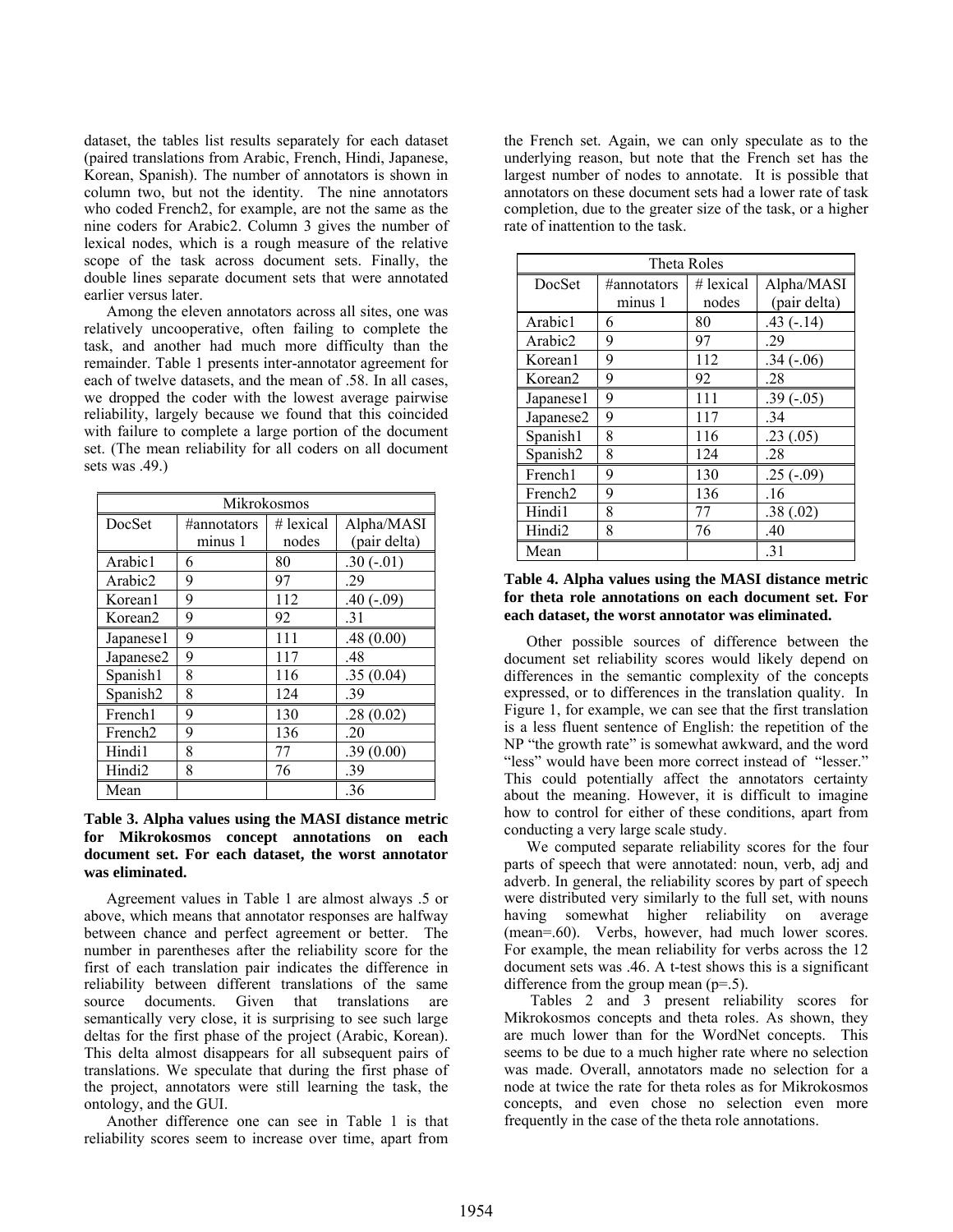#### **5.2. Rating annotator performance**

Table 5 presents the key results from an analysis in which we computed inter-annotator reliability for all combinations of annotators from 2 to N, where N is the total number of annotators. In this way, we were able to identify groups of individual annotators with relatively higher inter-annotator agreement, as well as determine which selection of annotators would yield the most consistent annotations.

Column M of Table 5 indicates the maximum number of coders to achieve an agreement of .70 or higher. Column WHO indicates the identity of the best subset of coders that achieves this threshold, while  $AVG_M$  gives the average reliability over all combinations of coders of the same cardinality M. Clearly, reliability depends on which annotators are used. In addition, with the exception of the French set, Table 4 illustrates that later in the project, very good reliability can be achieved by dropping relatively fewer coders. Note that annotator 2, used as an example in Figure 1, appears in ten rows of Table 4.

| DocSet               | M | WHO             | Alpha<br><b>MASI</b> | $AVG_M$ |
|----------------------|---|-----------------|----------------------|---------|
| Arabic1              | 4 | 5,9,10,11       | .73                  | .51     |
| Arabic2              | 2 | 2,6             | .75                  | .40     |
| Korean1              | 3 | 2,6,8           | .71                  | .39     |
| Korean <sub>2</sub>  | 3 | 5,9,10          | .71                  | .34     |
| Japanese1            | 7 | 2,5,6,8,9,10,11 | .71                  | .56     |
| Japanese2            | 7 | 1,2,5,6,9,10,11 | .70                  | .52     |
| Spanish1             | 4 | 2,6,9,10        | .70                  | .57     |
| Spanish <sub>2</sub> | 6 | 2,5,6,9,10,11   | .70                  | .56     |
| French1              | 4 | 2,6,9,11        | .72                  | .47     |
| French <sub>2</sub>  | 3 | 2,6,11          | .71                  | .40     |
| Hindi1               | 5 | 2,6,9,10,11     | .70                  | .55     |
| Hindi2               | 6 | 2,5,6,9,10,11   | .70                  | .56     |

### **Table 5. Maximum number (M) of coders to achieve agreement of .70 or above, versus average across all**  combinations of M coders (AVG<sub>M</sub>).

A similar analysis of the Mikrokosmos and theta role reliability results indicates that relatively more coders would need to be dropped to reach the same threshold of .70. In addition, the values for  $AVG_M$  are much lower.

### **6. Discussion and Conclusion**

In the NLP literature, inter-annotator agreement measures are usually presented in order to make the claim that an annotation is reliable. We have repeated arguments from previous literature that it is difficult to infer much about the absolute values of reliability measures without a context, such as an independent assessment of the significance of variables derived from the annotation. We have illustrated another use of reliability measures, namely to examine variations in reliability along different dimensions. As a consequence, we have been able to demonstrate overall improvement over time, to identify subsets of annotators that are more reliable, and to show that verbs are more difficult to assign conceptual labels to than the other parts of speech.

Presumably, if the goal is to measure variations in reliability along different dimensions, then the absolute values of the measurements are less important, as is the choice of metric. However, we have also argued that when annotators make complex decisions for each coding unit, it is important to choose, or if necessary, to design, an appropriate metric. We have illustrated the application of a method for measuring reliability that was originally designed for co-reference annotation. In future work, it would be useful to compare this metric with other reliability measures, such as Arstein  $\&$  Poesio's Beta<sup>3</sup> (2005), or Rosenberg & Binkowski's Augmented kappa (2004), on the same datasets, or with alternative approaches to reliability measurement.

#### **Acknowledgements**

This work has been supported by NSF ITR Grant IIS-0325887. We would like to thank all the members of the IAMTC project for providing data and for helpful discussions.

#### **References**

- Artstein, R. and M. Poesio. (2005). Kappa<sup>3</sup>=Alpha (or Beta). Technical Report NLE Technote 2005-01, University of Essex. Essex.
- Bruce, R. and J. Wiebe. (1998). Word-sense distinguishability an inter-coder agreement. In *Proceedings of Empirical Methods in Natural Language Processing*.
- Di Eugenio, B. and M. Glass. (2004). The kappa statistic: A second look. *Computational Linguistics*, 30(1):95- 101.
- Di Eugenio, B. (2000). On the usage of Kappa to evaluate agreement on coding tasks, *Proceedings of the Second International Conference on Language Resources and Evaluation (LREC)*. Athens, Greece.
- Dorr, B.; Green, R.; Levin, L.; Rambow, O.; Farwell, D.; Habash, N.; Helmreich, S.; Hovy, E.; Miller, K.J.; Mitamura, T.; Reeder, F.; Siddharthan, A. (2004).. Semantic annotation and lexico-syntactic paraphrase. In *Proceedings of the Workshop on Building Lexical Resources from Semantically Annotated Corpora*, (LREC) Portugal,.
- Farwell, D.; Helmreich, S.; Dorr, B. J.; Habash, N.; Reeder, F.; Miller, K.; Levin, L.; Mitamura, T.; Hovy, E.; Rambow, O.; Siddharthan, A. (2004). Interlingual annotation of multilingual text corpora. In *Proceedings of the North American Chapter of the Association for Computational Linguistics Workshop on Frontiers in Corpus Annotation*, Boston, MA, pp. 55-62, 2004.
- Fellbaum, C. (1998). *WordNet: An Electronic Lexical Database*. MIT Press.
- Jaccard, P. (1908). Nouvelles recherches sur la distribution florale. *Bulletin de la Societe Vaudoise des Sciences Naturelles* 44:223-270.